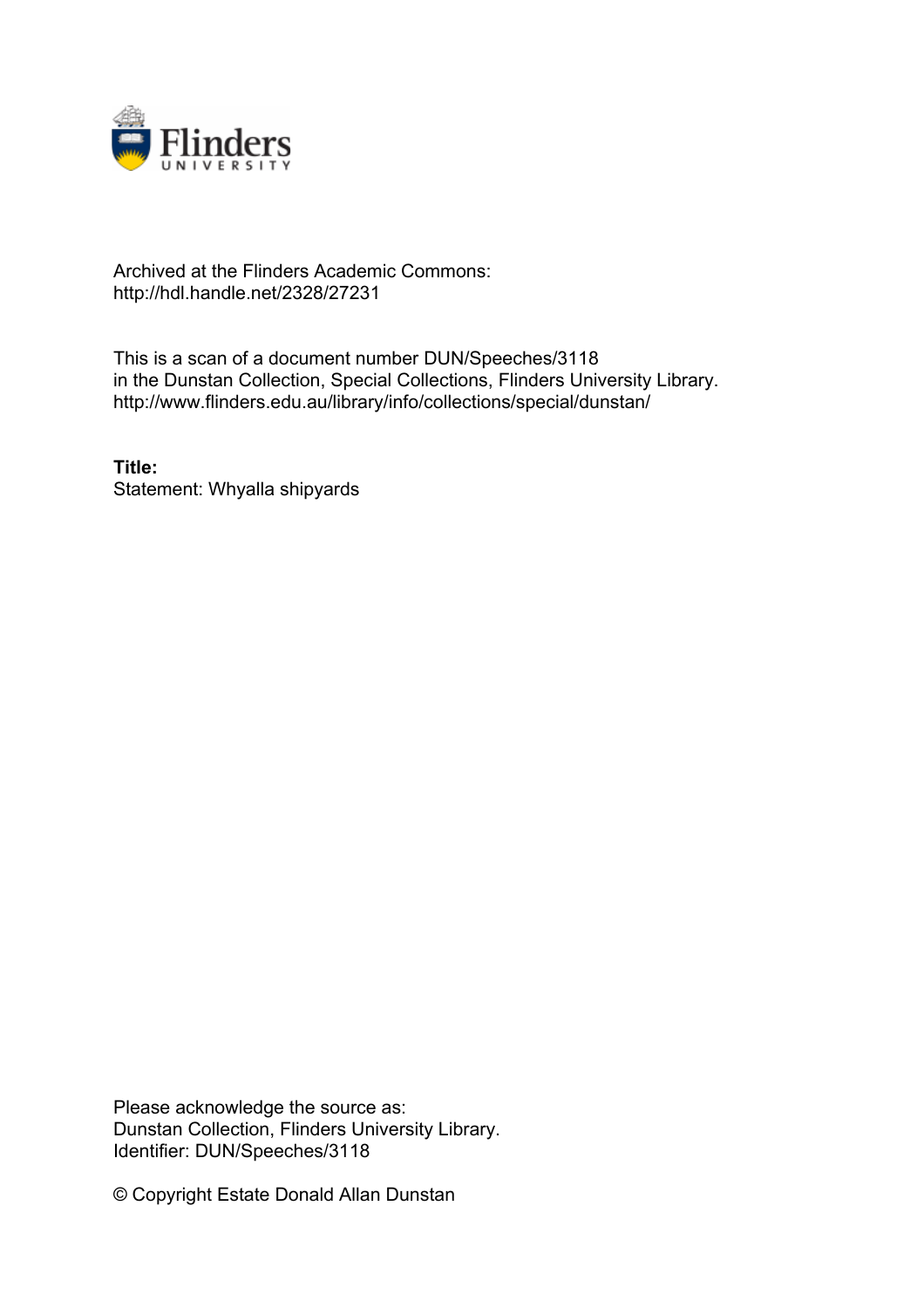

**STATEMENT** 

**from the Premier** 

Date December 9, 1976.

**State Administration Centre, Victoria Square, Adelaide, Embargo South Australia 5001 228 4811** 

**3//\*' l3< ?** 

## **WHYALLA SHIPYARDS**

**The Federal Government's failure to respond to the proposals of the South Australian Government for support of the shipbuilding industry is part of a political programme by which the Federal Government apparently intends feo allow the industry to close down without further help, but to endeavour -to shift the blame for that closure to other groups and Governments. Mr. Fraser and Mr. Lynch are trying to shift the responsibility onto everyone other than the Federal Government.** 

**Mr. Fraser has refused to include the South Australian Government in talks concerning the future of the shipbuilding industry, although the major shipbuilding facility in Australia is in South Australia, and the South Australian Government has a very considerable stake in Whyalla. The Federal Government has, however, been prepared to talk to the New South Wales State Government, the ACTU and the Broken Hill Proprietary Group. Mr. Fraser's present ploy is to make demands upon Trades Unions and upon the**  N.S **S.W. Government which, on the^ face of them, are impossible to accept**  and are clearly designed to be so. He refused to talk to South Australia **until he has an answer from New South Wales upon the matters he has put to that State. .** 

**Unlike other countries, such as Sweden, whose Government is heavily subsidising its shipyards to continue to build ships for stock, the Federal Government appears to have no proposals to sustain the shipbuilding industry in this country. It simply appears to be going through an exercise to try to convince the public that the demise of an industry for which it is clearly responsible, is in fact the fault of workers or the Labor Government of New South Wales.** 

**The South Australian Government has shown that the Industries Assistance Commission's report is wrong, that Australia could still sustain a major shipyard, that the best future for Australian shipbuilding is for major shipbuilding to take place at Whyalla and for major ship repair to take** 

Dunstan Collection, Special Collections, Flinders University Library.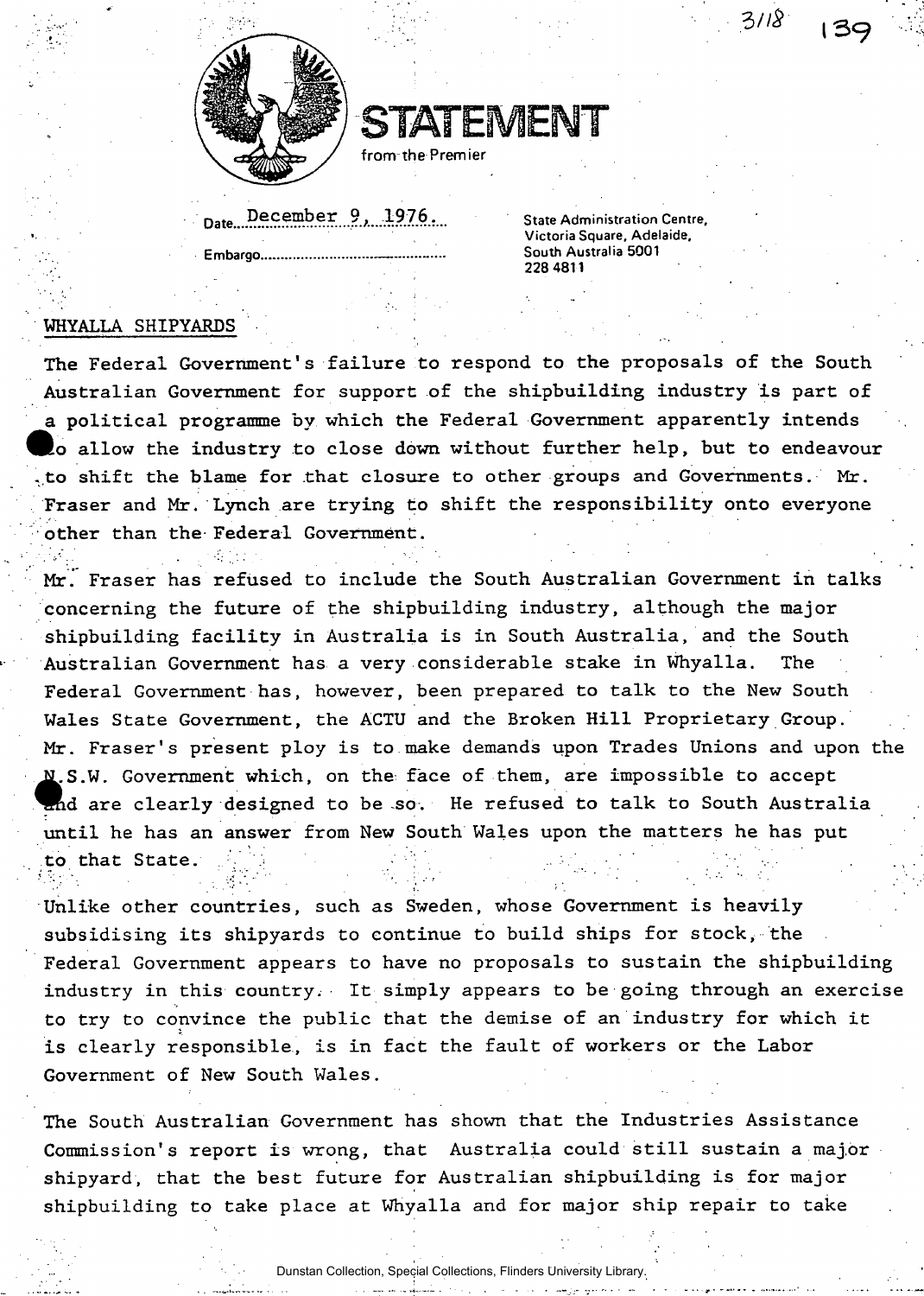

STATEMENT

from the Premier

Date December 9, 1976. **Embargo—** 

**State Administration Centre, Victoria Square, Adelaide, South Australia 5001 228 4811** 

139

## **WHYALLA SHIPYARDS**

**The Federal Government's failure-to respond to the proposals of the South Australian Government for. support of the shipbuilding industry is part of a political programme by which the Federal Government apparently intends ® o allow the industry to close down without further help, but to endeavour to shift the blame for that closure to other groups and Governments. Mr. Fraser and Mr. Lynch are trying to shift the responsibility onto everyone other than the-Federal Government.** 

**Mr." Fraser has refused to include the South Australian Government in talks concerning the future of the shipbuilding industry, although the major shipbuilding facility in Australia is in South Australia, and the South Australian Government has a very considerable stake in Whyalla. The Federal Government has, however, been prepared to talk to the New South Wales State Government, the ACTU and the Broken Hill Proprietary Group. Mr. Fraser's present ploy is to make demands upon Trades Unions and upon the**  N.S **S.W. Government which, on the face of them, are impossible to accept d are clearly designed to be so. He refused to talk to South Australia until he has an answer from New South Wales upon the matters he has put to that State.** 

**Unlike other countries, such as Sweden, whose Government is heavily subsidising its shipyards to continue to build ships for stock, the Federal Government appears to have no proposals to sustain the shipbuilding industry in this-country. It simply appears to be going through an exercise to try to convince the public that the demise of an industry for which it is clearly responsible, is in fact the fault of workers or the Labor Government of New South Wales.** 

**The South Australian Government has shown that the Industries Assistance Commission's report is wrong, that Australia could still sustain a major shipyard, that the best future for Australian shipbuilding is for major shipbuilding to take place at Whyalla and for major ship repair to take** 

Dunstan Collection, Special Collections, Flinders University Library.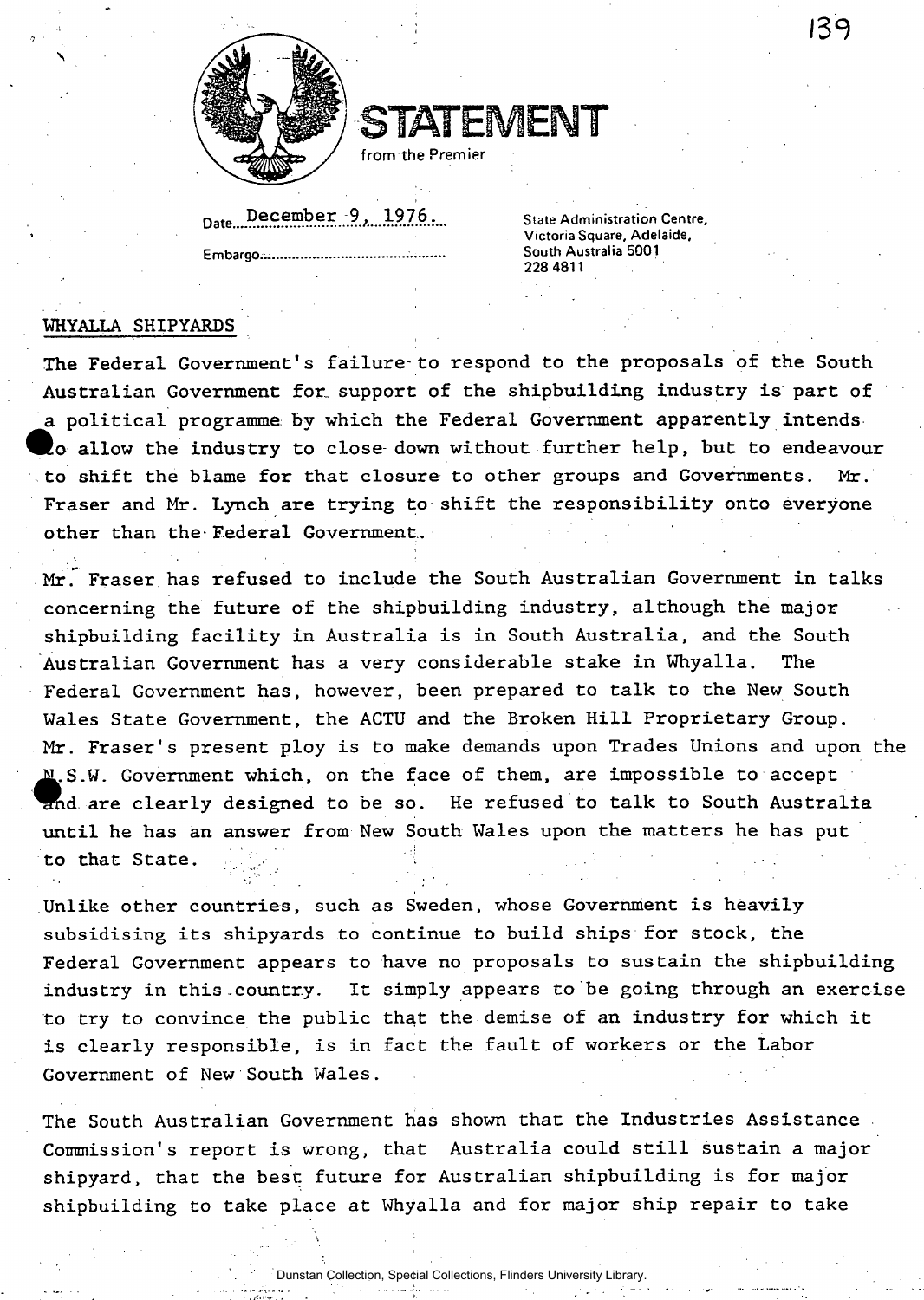**place at Newcastle, and that the industry can be sustained economically with less subsidy than is being provided in other comparable countries.** 

2

**Despite the fact that the South-Australian Government has been prepared to play its part in sustaining an industry outside its own consitutional responsibility and solely really the responsibility of the Federal Government, Mr. Fraser fails to respond to that genuine offer**  and appears merely to be palying political games.